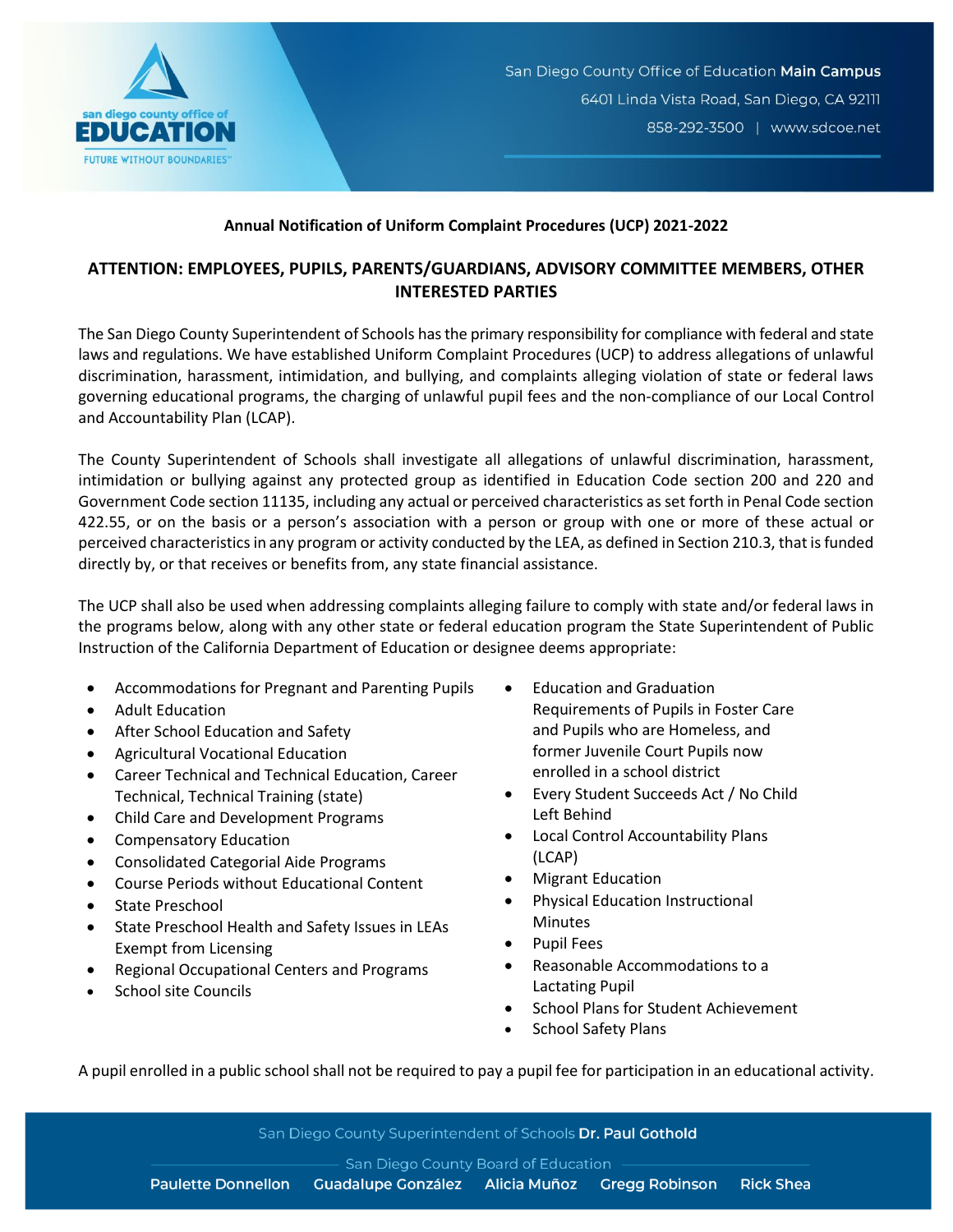UCP 12/8/2021 Page 2 of 3

A pupil fee includes, but is not limited to, all of the following:

- 1. A fee charged to a pupil as a condition for registering for school or classes, or as a condition for participation in a class or an extracurricular activity, regardless of whether the class or activity is elective or compulsory or is for credit.
- 2. A security deposit, or other payment, that a pupil is required to make to obtain a lock, locker, book, class apparatus, musical instrument, clothes, or other materials or equipment.
- 3. A purchase that a pupil is required to make to obtain materials, supplies, equipment, or clothes associated with an educational activity.

A pupil fee complaint shall be filed no later than one year from the date the alleged violation occurred.

A pupil fees complaint may be filed with the principal, who shall resolve the complaint or ensure that it is forwarded in a timely manner to the Lead Compliance Officer.

Complaints other than issues relating to pupil fees must be filed in writing with the Lead Compliance Officer who is designated to receive complaints.

> Carol Tomeo Director, Human Resources Lead Compliance Officer San Diego County Office of Education 6401 Linda Vista Road San Diego, CA 92111-7399 858-295-8803 [uniform.complaint.procedure@sdcoe.net](mailto:uniform.complaint.procedure@sdcoe.net)

A pupil fee or LCAP complaint may be filed anonymously, that is, without an identifying signature, if the complainant provides evidence or information leading to evidence to support an allegation of non-compliance.

Complaints alleging discrimination, harassment, intimidation, or bullying, must be filed within one year from the date the alleged discrimination, harassment, intimidation, or bullying occurred or the date the complainant first obtained knowledge of the facts of the alleged discrimination, harassment, intimidation, or bullying, unless the time for filing is extended by the Compliance Officer.

Complaints will be investigated, and a written decision or report will be sent to the complainant within sixty (60) days from the receipt of the complaint. This sixty (60) day time period may be extended by written agreement of the complainant. The Compliance Officer shall conduct and complete the investigation in accordance with local procedures adopted under section 4621.

The complainant has a right to appeal the decision on complaints regarding specific programs, pupil fees, and the LCAP to the California Department of Education (CDE) by filing a written appeal within 15 days of receiving the decision. The appeal must be accompanied by a copy of the originally-filed complaint and a copy of the decision.

The complainant is advised of civil law remedies, including, but not limited to, injunctions, restraining orders, or other remedies or orders that may be available under state or federal discrimination, harassment, intimidation or bullying laws, if applicable.